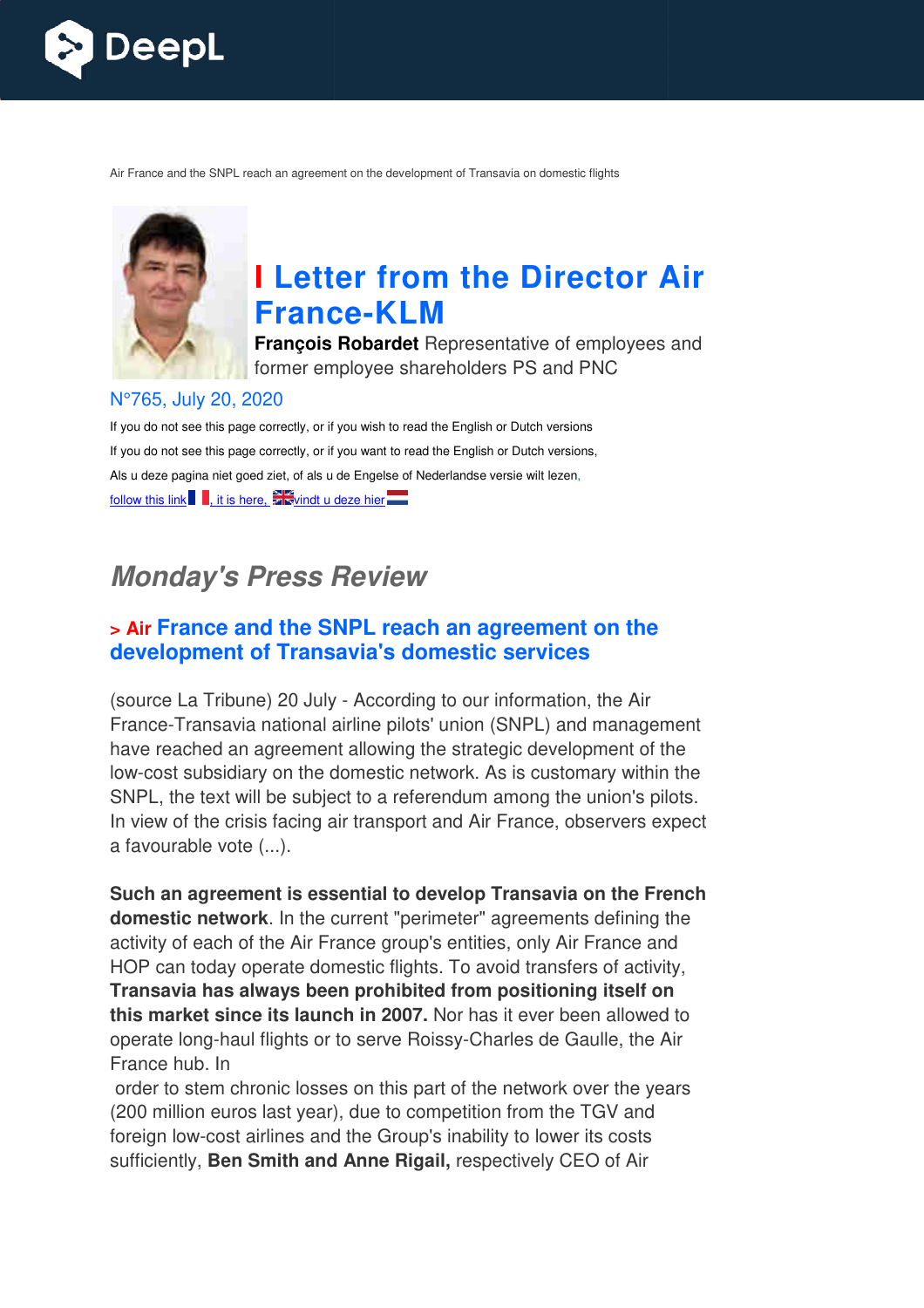France-KLM and CEO of Air France, **have decided to replace Air France and its regional HOP subsidiary with Transavia on domestic routes departing from Orly (with the exception of Nice, Marseille and Toulouse, and Corsica).** But also on routes between regional cities. In this scheme, HOP's activity will be drastically reduced and will be limited to serving Paris-Roissy Charles de Gaulle and Lyon  $($ ...).

The arrival of Transavia on domestic services therefore required a new perimeter agreement between Air France and the SNPL. This agreement must define the activity levels of each of the two airlines on medium-haul routes in order to guarantee a certain level of activity for Air France. Even though the Transavia pilots are Air France pilots, they do not have the same contract. The Air France contract is more advantageous. While **the current agreements guarantee Air France the operation of at least 110 medium-haul aircraft for almost 10 years,** and an annual activity fixed for the pilots at 342,000 flight hours per year on medium-haul, **the new agreement** submitted to a referendum modifies these activity levels.

According to our information, it **introduces a minimum guarantee on the number of medium-haul aircraft (excluding regional aircraft) for the entire group, set at 150 aircraft** (including aircraft based in the West Indies). This corresponds more or less to Air France's current fleet of medium-haul aircraft (110 aircraft from the Airbus A320 family) and Transavia's (around 40 Boeing 737-800s). This guarantee is also accompanied by a guarantee in terms of flight hours that has been revised upwards. In

#### addition, the **agreement provides protection for Air France at Roissy-Charles de Gaulle, an airport where Transavia will not be able to operate**.

(...) The agreement provides for a system enabling the group's overall medium-haul fleet to be increased, despite a reduction in Air France's fleet, for which a floor has been set at 80 aircraft, the equivalent of the current fleet supplying the Paris-Charles de Gaulle hub. In

 other words, **if Air France's fleet is reduced, Transavia's fleet will increase at a higher rate than Air France's reduction. And this, at a rate of 4 additional aircraft at Transavia for 3 fewer aircraft at Air France**.

At Orly, management intends to position Transavia on six routes operated by HOP until now: Toulon, Montpellier, Perpignan, Pau, Biarritz and Brest. Air France will continue to operate its own routes to Nice, Marseille and Toulouse. If management wants to transfer them to Transavia one day, it will have to get back around the table with the pilots (...). With the

exception of Air France pilots who are also in the cockpits of the low-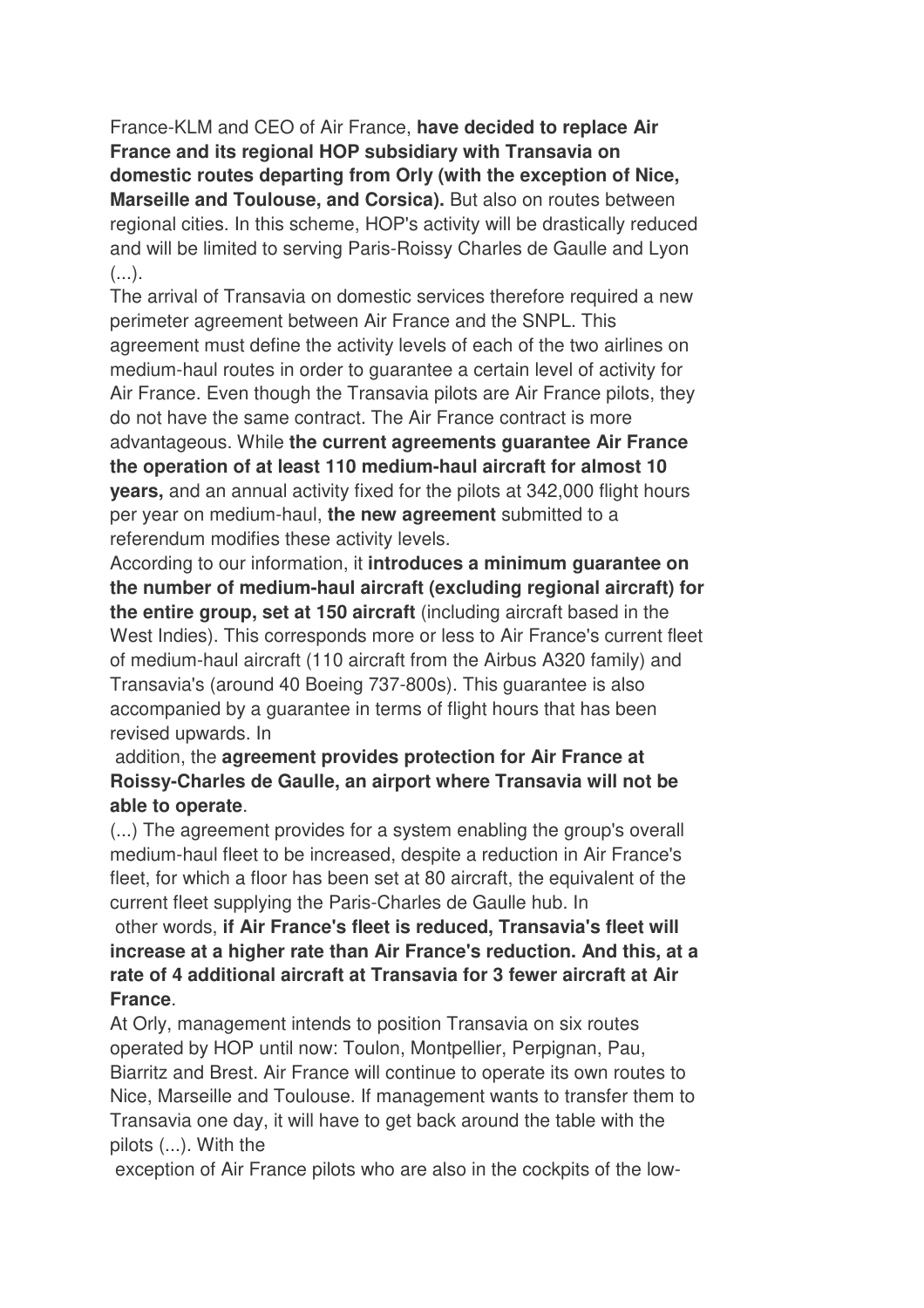cost subsidiary, **the development of Transavia poses a threat to the employment of other Air France staff.** Indeed, Transavia subcontracts its ground staff and does not call on Air France flight attendants because their contracts are considered too costly. The same applies to HOP pilots and flight attendants. **The transfer of activity to Transavia does not result in a transfer of contracts** either.

Finally, **the agreement includes a final guarantee to the pilots: that there will be no other company within the Air France group positioned on medium-haul routes**.

"Air France undertakes that no company in the Air France Group other than Air France or Transavia France will operate aircraft with more than 110 seats. Any aircraft with more than 110 seats of the Air France Group, excluding Transavia France, will be included on the Air France fleet list and piloted by Air France pilots under the same employment and remuneration conditions as those applied to Air France pilots operating Air France own-means production", it is written in the agreement.

**If Ben Smith one day wishes to acquire a low-cost airline, he will have to attach it to Air France-KLM. A scheme that his predecessors have often dreamed of... for Transavia.**

**My comment:** *The main thing is assured with the lifting of the 40 hull limit for Transavia France.* 

*But there are still constraints. Transavia is still unable to recruit its pilots itself. The risk of having a shortage of pilots again could reappear.* 

## **> Air France: what will tomorrow's domestic network look like for passengers?**

(source Le Figaro ) 18 July - The calm after the storm. Following the announcement in May by Ben Smith, the CEO of Air France, of a 40% reduction in domestic flights by 2021, Anne Rigail presented to the company's executives the outlines of the network as it should be in 2023. The group's CEO calmed the game, focusing on operational efficiency. So, to which domestic destinations will you be able to fly with the national airline?

"**Air France will maintain 95% of its destinations and 80% of its seat supply**", she assured. Adding that to this end, the sharing between Air France-Hop and Transavia would be "rethought". But in concrete terms, what impact will this new arrangement have on passengers departing from Paris and the major provincial cities?

**Passengers departing from or arriving at Orly from Biarritz, Toulon, Pau, Perpignan, Montpellier and Brest will be flying on board a**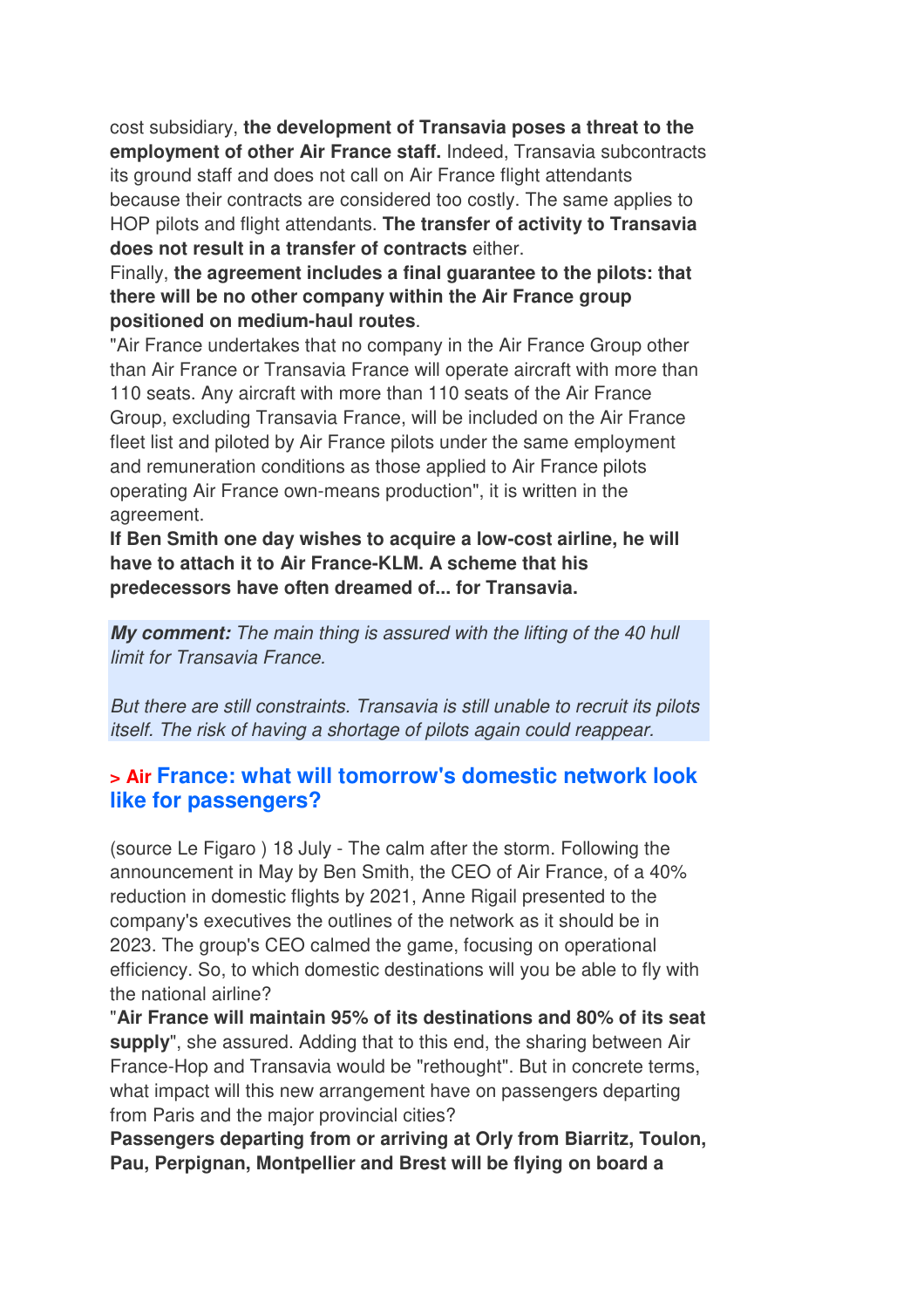**Transavia aircraft**. On these routes, Air France used to mix small 100 seat aircraft operated by Hop and larger aircraft such as the Airbus A 320 family. As Transavia has only one type of aircraft, Boeing 737s with 149 or 189 seats, these destinations will in fact see their frequencies reduced.

Why this change? Quite simply **because with a larger aircraft, costs are reduced. Second, because Transavia is the champion of cost per seat/kilometre**.

Still **departing from Orly, the three "shuttles" to Nice, Marseille and Toulouse will remain operated by Air France, as will the routes operated under public service delegation** such as Brive-la-Gaillarde and Aurillac. It should be noted that the route to **Montpellier,** which had been upgraded to the rank of "shuttle" in the same way as Toulouse, Marseille and Nice, thus regaining market share from the TGV, **has proved to be a destination more oriented towards leisure than business**.

However, a number of points remain to be clarified. **On the routes to be operated by Transavia, what about the commercial, senior or weekend cards and their advantages (Sky Priority, discounts)? Will Gold or Platinium passengers still be entitled, for example, to free hold luggage? On these crucial questions, Anne Rigail has not yet answered**.

For flights to and from the other Parisian airport, Roissy-Charles de Gaulle, the situation remains unchanged (...).

As far as cross connections are concerned (all connections not passing through Paris), the routes withdrawn or transferred to Transavia have not yet been announced (...).

**For the Lyon hub, no change**. It is Hop which will provide the bulk of the lines which have small passenger flows. **The three lines with the highest traffic will be transferred to Transavia** : Toulouse, Bordeaux and Nantes. This is a way for Air France to play on equal terms with easyJet, as the rival airline has a strong presence on these routes. Here too, **what will happen to a passenger departing for Rome via Lyon? Will he or she have a single Air France ticket for the entire route or two separate tickets, one for Transavia and the other for Air France? Which of the two airlines will be in charge of his or her connection and baggage?** These are important questions when you know that the Lyon hub provides connections between 18 French cities and 25 cities in Europe for three million passengers a year (...).

**My comment:** *The distribution of routes between the three airlines Air France, HOP and Transavia France has been clarified.* 

*However, the commercial treatment of passengers has yet to be*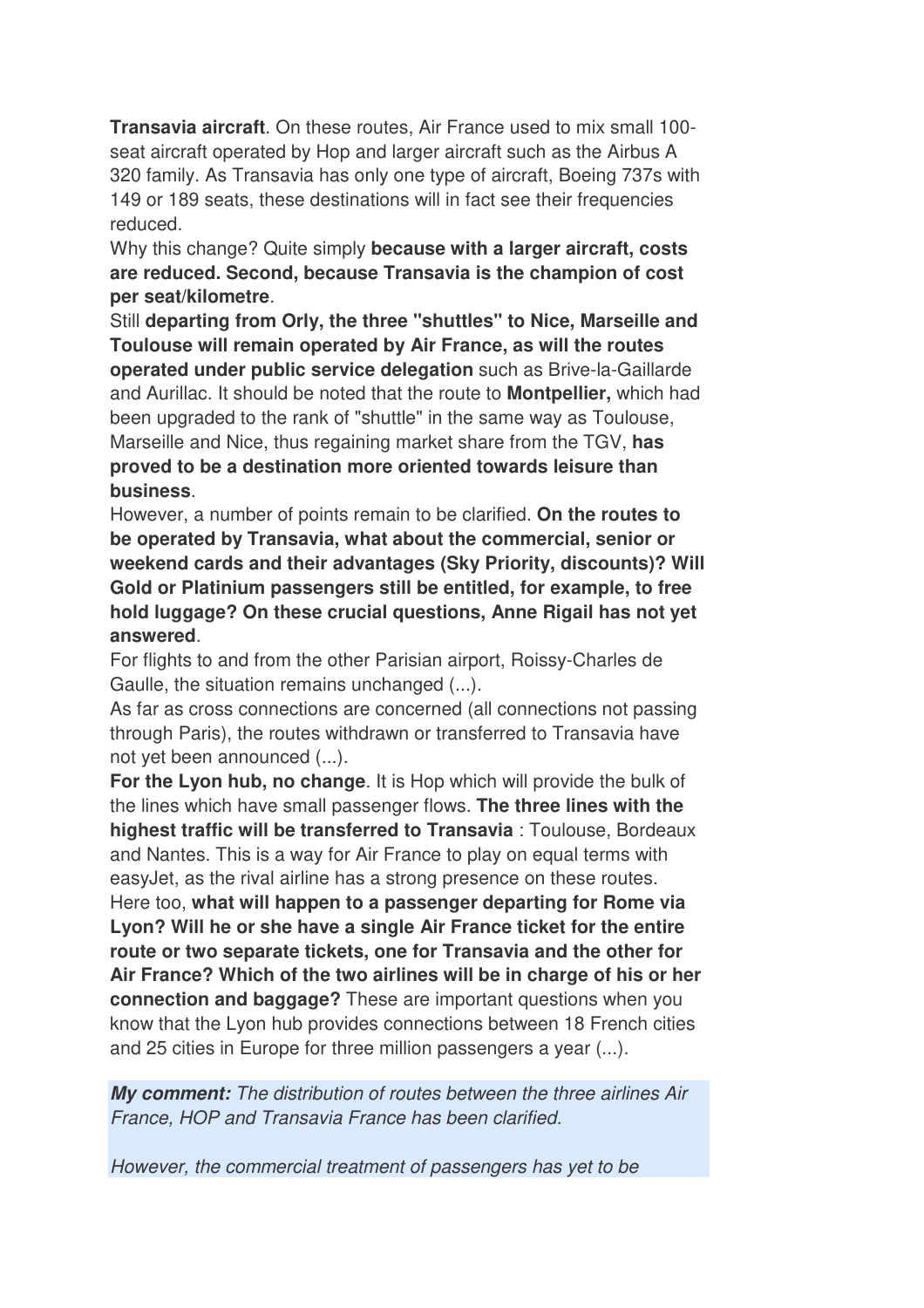#### *defined.*

#### **> Europese Commissie keurt steunplan voor KLM goed (The European Commission approves the support plan for KLM)**

(source NRC translated with DeepL) July 14 - **The European Commission approves the Dutch government's support plan to guide KLM airline in the Covid-19 crisis**. Last month, Minister Wopke Hoekstra (Finance, CDA) and Cora van Nieuwenhuizen (Infrastructure and Water Management, VVD) announced that KLM would receive €3.4 billion in aid.

According to **European Commissioner Margrethe Vestager** 

**(Competition),** KLM plays a key role in the Dutch economy, both in terms of employment and air links. According to her, the support plan "will provide the airline with the liquidity it urgently needs to cope with the impact of the krona crisis".

Vestager **describes the conditions set by the Netherlands in the areas of profit appropriation, employment conditions and sustainability as "very good"**. Member States are free to set rules in line with their policies and EU rules," she says. The **situation is striking because six KLM staff unions filed a complaint with the European Commission last week because they believe the working conditions are "too prescriptive and too specific**".

**The state aid consists of a direct loan of €1 billion and €2.4 billion of guarantees on loans from three Dutch and eight foreign banks**. KLM has to make a number of changes in return for the aid. For example, for the time being, the airline is not allowed to pay dividends, salary increases or bonuses. In addition, **'controllable costs' have to be reduced by 15 % in** order to improve KLM's competitive position. **In order to achieve these savings, Minister Hoekstra has agreed with KLM's supervisory board that employees earning more than twice the average salary must reduce their salary by 10 %, and a reduction of 20 % from three times the average salary.** 

**According to six unions, the requirements are "too prescriptive and too specific". They would violate fundamental labour rights** enshrined in ILO conventions, the EU Charter of Fundamental Rights and the European Social Charter.

The six unions (four for ground staff, VNC cabin crew and the VNV pilots' union) believe that the European Commission has not taken their objections into account when adopting the support package. In their view, the aid package must be examined not only in the light of the temporary European rules on state aid, but also in the light of the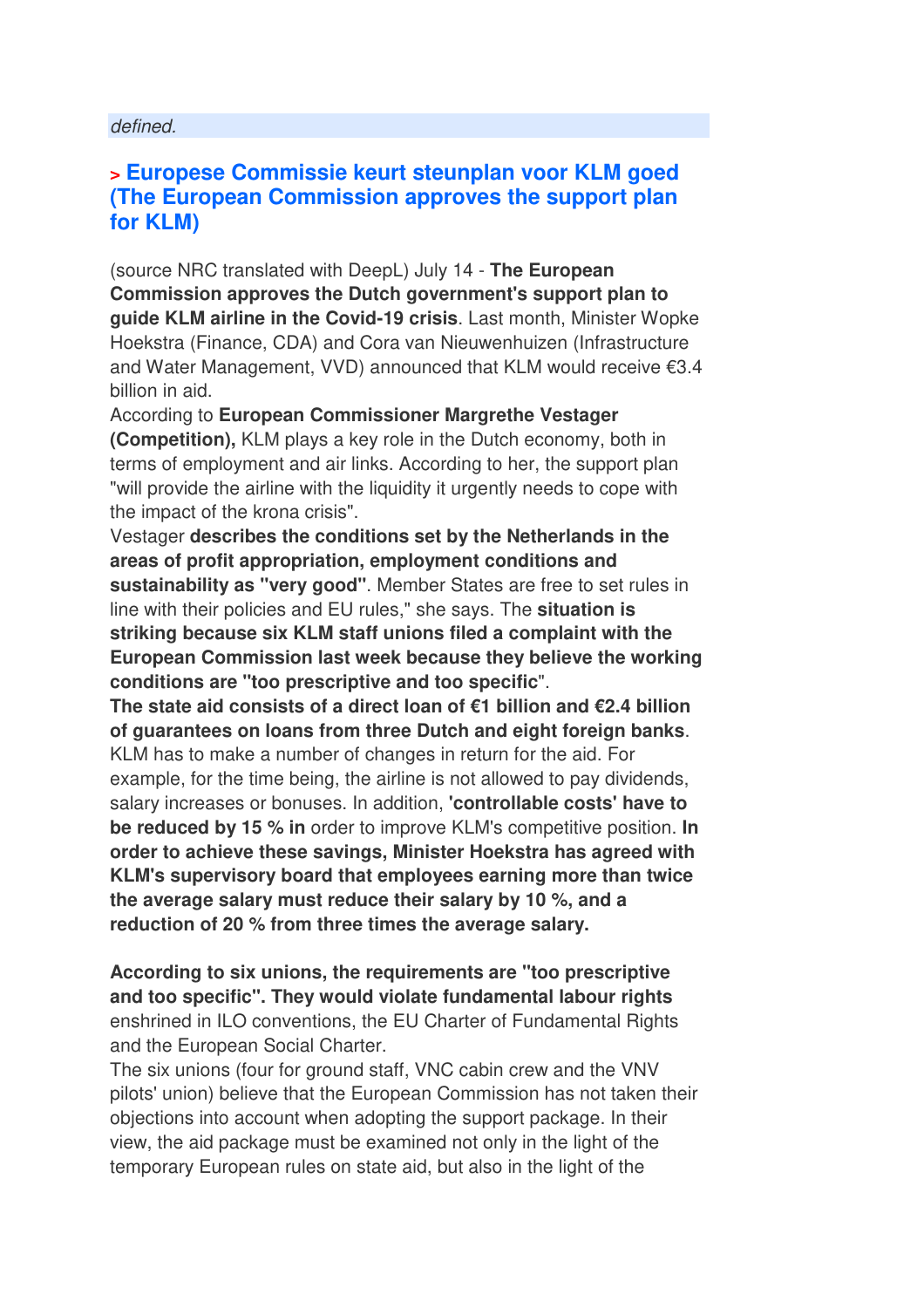existing treaties. The VNV: "Nothing has changed with regard to our substantive objections and we are considering follow-up measures" (...).

**My comment:** *KLM's trade unions are aware of the need for employees to contribute to the recovery of their company.* 

*They understandably criticise the government for having unilaterally set wage reduction targets without negotiating them with the unions.*

## **> Air France resumes flights to Nice, Biarritz and Montpellier from Paris Orly**

(source Actu-Aero) 20 July - As part of the gradual strengthening of **Air France**'s flight schedule since the reopening of Paris-Orly airport, the French airline has **announced the resumption of flights between Nice, Biarritz and Montpellier and the southern Paris airport.**  As of 24 July, Air France will resume the operation of 4 daily flights between Nice and Paris-Orly in addition to the direct flights also offered to and from Paris-Charles De Gaulle.

(...) Air France flights between Paris-Orly airport and Montpellier will once again be offered from 31 July 2020 with 1 daily flight in addition to the Paris-Charles De Gaulle service with up to 49 weekly flights in August.

(...) Finally, flights between Biarritz and Paris-Orly will resume on 30 July 2020 with 4 weekly flights (...).

**My comment:** *Air France's activity at Orly is gradually getting back on track. Shuttle services to Marseille and Toulouse should resume at the beginning of September.*

## **> Transavia launches flights from Montpellier to Tunisia**

#### (source Air Journal) July 17 - The low-cost airline **Transavia inaugurated on Thursday its new route between Montpellier and Tunis, the one to Djerba should take off on Saturday**.

(...) At the inauguration of its base at the end of June in Montpellier, where two planes are parked, Transavia initially offered seven European destinations. Subject to the reopening of borders, it will also serve Agadir, Marrakech and Oujda in Morocco; Algiers, Constantine and Oran in Algeria; Madrid, Palma de Mallorca and Seville in Spain; Palermo in Italy; Faro, Lisbon and Porto in Portugal; and Athens and Heraklion in Greece. These destinations are in addition to the Montpellier - Rotterdam route operated by Transavia Netherlands. The French low-cost airline aims to welcome 500,000 passengers in its first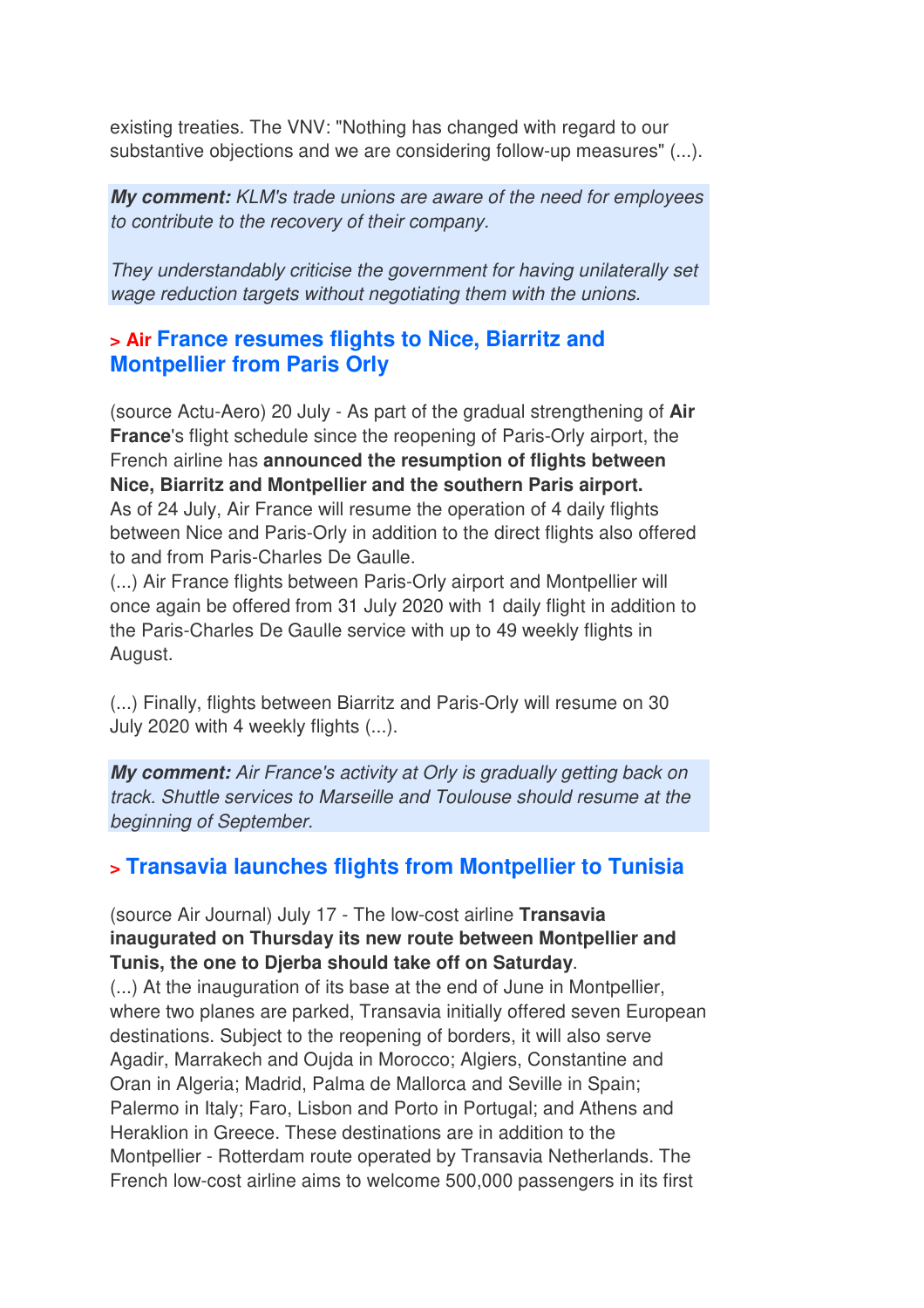year of operations in Montpellier.

#### **> Wizz Air calls for an end to the moratorium on slots, a brake on its impressive development during the crisis**

(source La Tribune) July 20 - (...)) In the debate that opposes them to airports on whether or not to maintain this winter the suspension of the "use-it-or-lose-it" rule ("on s'en utilise ou on le perd") concerning the use of take-off and landing slots, European airlines are seeing one of their arguments for justifying the renewal next winter of the system set up by Brussels this summer, which allows them, faced with the collapse of traffic caused by the Covid-19 crisis, to cancel flights with the certainty of keeping their slots the following season, crumble: to say that this moratorium does not constitute a barrier to entry for potential competitors wishing to use unused slots to develop, insofar as, in view of the depth of the crisis, the time has come more for a reduction in sail area than for ambitious development plans.

"With such a crisis, **all carriers within Airlines for Europe (A4E) are unanimous in calling for the continuation of this moratorium,**" an observer recently explained.

This view was echoed by some of the carriers in this association, which brings together almost all European airlines with very different profiles, including both traditional players such as Air France, British Airways and Lufthansa, and low-cost airlines such as Ryanair, Easyjet and Norwegian. As a result, the question of a competition problem does not arise since no airline is asking for slots to develop (...).

And **yet, one airline is saying the opposite. And not least, even if it is not a member of Airlines for Europe or the International Air Transport Association (IATA). It is Wizz Air, the solid Hungarian low-cost airline** (net profit of 345 million euros last year for a turnover of 2.8 billion), which, in the words of one airport manager, "scares the hell out of everyone, even the low-cost leaders. This carrier with 124 Airbus A320 family aircraft (and more than 250 on order) is denouncing the renewal of the moratorium which is holding it back in its development despite the crisis.

"We want to develop. Just as the **moratorium** was justified when the Member States closed their borders, it is **no longer justified today,** both in the Schengen area, where the borders are open, and in the rest of geographical Europe, where they are also largely open. In this region, airlines are no longer prevented from operating. In fact, **flight cancellations are no longer linked to an exceptional situation caused by the Covid-19, but to economic considerations. In legal terms, the case of "force majeure" is therefore no longer**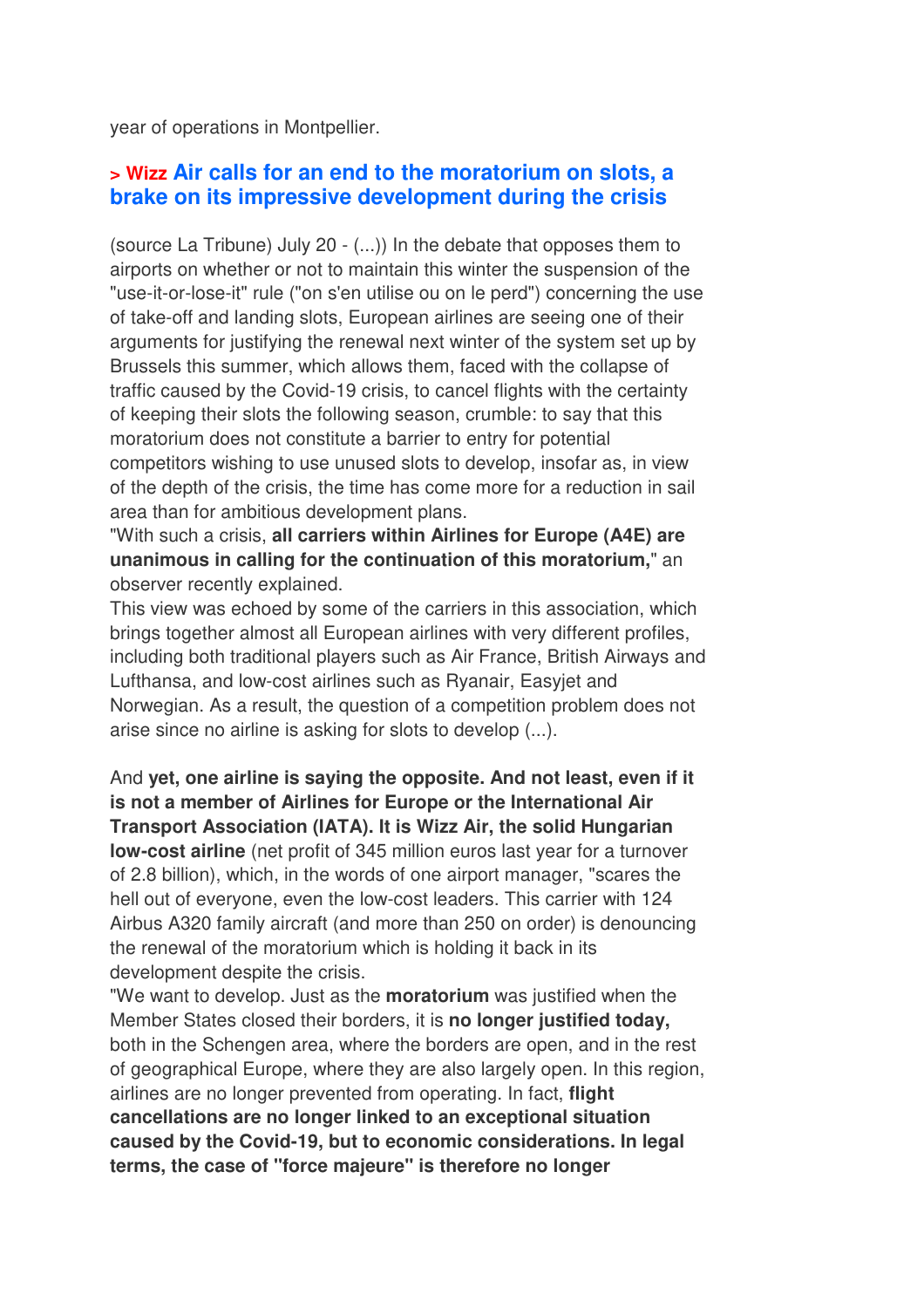**characterised**. Otherwise, this would be tantamount to saying that the moratorium may last until air traffic returns to the level it was at in 2019. We are not going to maintain this moratorium for five years. No, the airlines that have the capacity to leave must be able to do so. Otherwise, it's protectionism," Marion Geoffroy, Corporate Director and General Secretary of Wizz Air for the past five years and former Air France-KLM (...) explained to La Tribune.

The Hungarian airline's arguments carry all the more weight as they are in line with the European Slot Policeman, EUACA, the association of European slot coordinators, which certainly pleads for the renewal of a moratorium this winter on condition that it is accompanied by measures to prevent certain abuses that have been noticed (...).

"The objective of a winter moratorium should not be to freeze the level of competition at an airport by protecting the slot portfolios of air carriers that do not intend to operate their slots or can no longer operate them because they have decided to permanently reduce their fleet and staff"  $(\ldots).$ 

In fact, **Wizz Air's main stake is in London, at Gatwick airport. Although British Airways has announced that it will withdraw from this airport, it is keeping, thanks to the moratorium, slots which it will try to sell**. (...).

#### **Wizz Air's demands reflect its strategy and ambitions. The company clearly wants to seize the opportunities offered during the crisis to increase its market share.**

 "Wizz Air has never stopped during the crisis. From May 1st we added capacity and today we are operating 69% to 70% of the capacity we proposed last summer. We have not questioned our fleet plan and we continue to receive between 1 and 3 aircraft per month. We are continuing to open bases in Europe, such as Dortmund in the near future, but also further afield, notably in Abu Dhabi in October. It's difficult to make forecasts, but we expect to reach 100% capacity next summer," explains Marion Geoffroy (...).

Wizz Air has a good number of assets. Its operational efficiency, its customer relations, which have been strengthened by a policy of reimbursing tickets when many airlines are lobbying to donate assets, a cost structure that is lower than Ryanair's, and very solid financial capacities after years of cash generation.

"With  $€1.2$  billion in cash (excluding loans), we can go up to 2 years without flying," says Marion Geoffroy. That's enough to make a lot of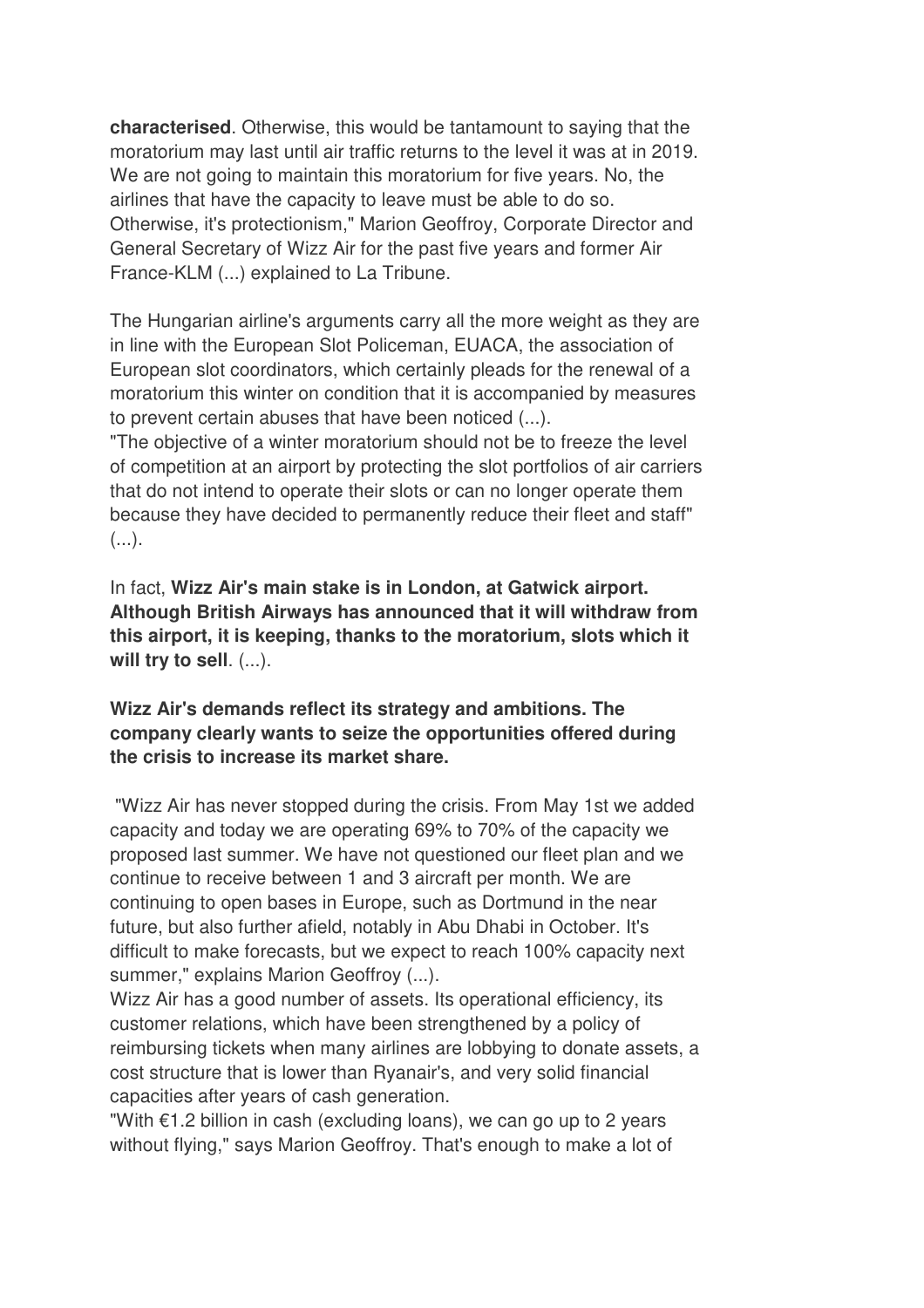airlines think about it.

**My comment:** *Wizz Air, the Hungarian low-cost airline, is the European airline with the most cash at the beginning of the crisis.* 

*For the last few weeks, it has also been the one that has been the fastest to recover. It is positioning itself on new markets with the assets to succeed.* 

## **> U.S. Airlines Sink into Crisis**

(source Le Journal de l'Aviation with AFP) July 15 - Air transport, severely hit by the Covid-19 crisis, is expecting several lean years, and airlines are beginning to publish their second quarter results, which show the extent of the damage.

**Delta Airlines is the first to fold in the fiscal year: loss of \$5.7 billion between April and June,** one of the largest in its history, while it had gained \$1.4 billion in the same period last year (...).

"We have seen a slight, but welcome, recovery in passenger volumes," Ed Bastian said on a conference call. But, he warned, **third-quarter revenues are expected to be only 20 to 25 percent of last year's revenues at this time**....

To cope with this lasting drop in air traffic, **the company plans to reposition itself as a "smaller and more efficient airline in the** coming years by accelerating the simplification of the fleet", **with a hundred fewer aircraft**.

**A new plan for voluntary departures and early retirements is also envisaged,** while a first one, announced in April, ends this month and has been accepted by 17,000 employees, the CEO detailed. The situation is similar at competing companies: **United Airlines has already warned that it could lay off up to 36,000 employees as early as October**.

**American Airlines, for its part, has indicated that it expects to have 20,000 more employees than necessary to operate in the autumn**. And the boss of Southwest Airlines on Monday warned its employees that the number of passengers would have to triple by the end of the year to avoid layoffs (...).

## **> Lufthansa reorganizes its leisure flights with Ocean**

(source Le Journal de l'Aviation) July 17 - **Lufthansa** has been working on a project for several months to simplify the structure of its leisure operations in Germany, which has become more complex as the Group's strategy in this segment has changed. It **has** therefore **registered a new company with headquarters in Frankfurt: Ocean**.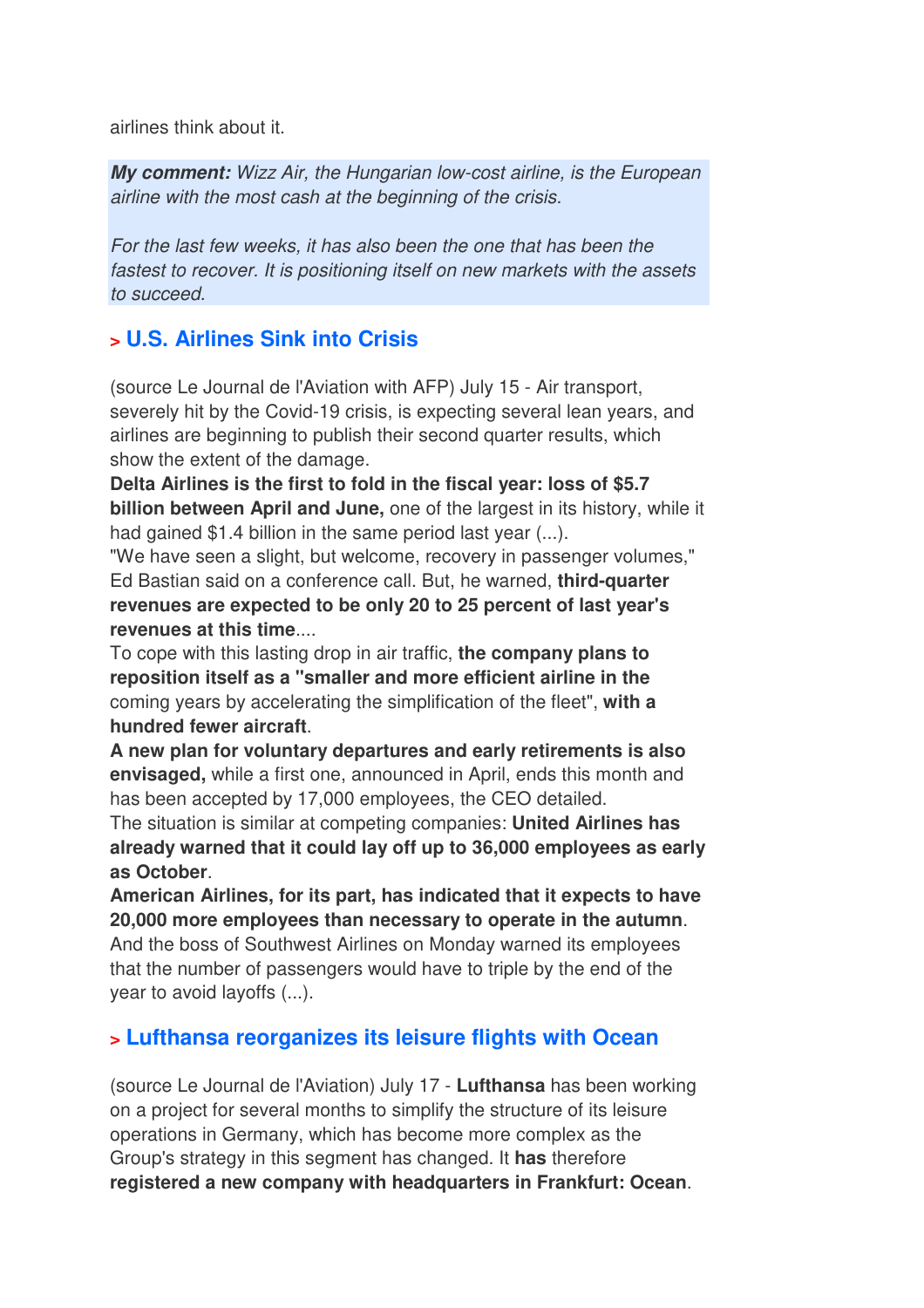This name is not intended to become a visible brand name or to be present on an aircraft livery: **Ocean will simply enable Lufthansa to combine its leisure operations under a single carrier certificate, instead of four**.

Currently, the group's business on tourist flights is complex to say the least. These flights are operated by **Eurowings, SunExpress Germany - whose closure was announced at the end of June -, Brussels Airlines and CityLine** - which operates A340s for Lufthansa. This complexity does not go hand in hand with the cost efficiency that the German group was already seeking before the crisis. Thus, as early as 2019, Lufthansa had announced that it was going to merge its "fragmented" operating units by 2022, particularly on long-haul leisure routes.

In this area, the idea is to transpose the Edelweiss model, which has proved its worth in Switzerland, to Germany, with a quality product adapted to the expectations of leisure travellers (Quality leisure). According to the project presented last autumn, Ocean should operate eleven long-haul services, four based in Frankfurt, four in Düsseldorf and three in Munich.

The group has not indicated whether the 2022 horizon has been approached. However, the **leisure segment has become a major issue** with the covid crisis. In view of the depth and extent of the crisis, which is having a lasting impact on all segments of the economy, **the air transport industry believes that companies will want to cut back on spending, which is likely to cause a collapse in demand for business travel. The first segment to recover should therefore be the leisure segment**. But here too, times will be difficult: demand will suffer from the lack of confidence of travellers and probably from the decline in their purchasing power. Hence the need, more than ever, for Lufthansa to clean up its structure in order to reduce its costs.

**My comment:** *The fear of a very late resumption of business travel is shared by all airlines, including low-cost airlines.* 

*If this were to materialize, the airlines might have to take further costsaving measures.*

## **> Aeroflot is rolling out its strategy until 2028**

(source Air & Cosmos) 17 July - Growth **and segmentation are the two pillars of the strategy that Aeroflot will pursue until 2028.** Objective: to place the group among the top ten major players in world air transport with a global fleet that will reach 600 aircraft by this date for a passenger traffic of 130 million passengers. A little more than a third of this fleet will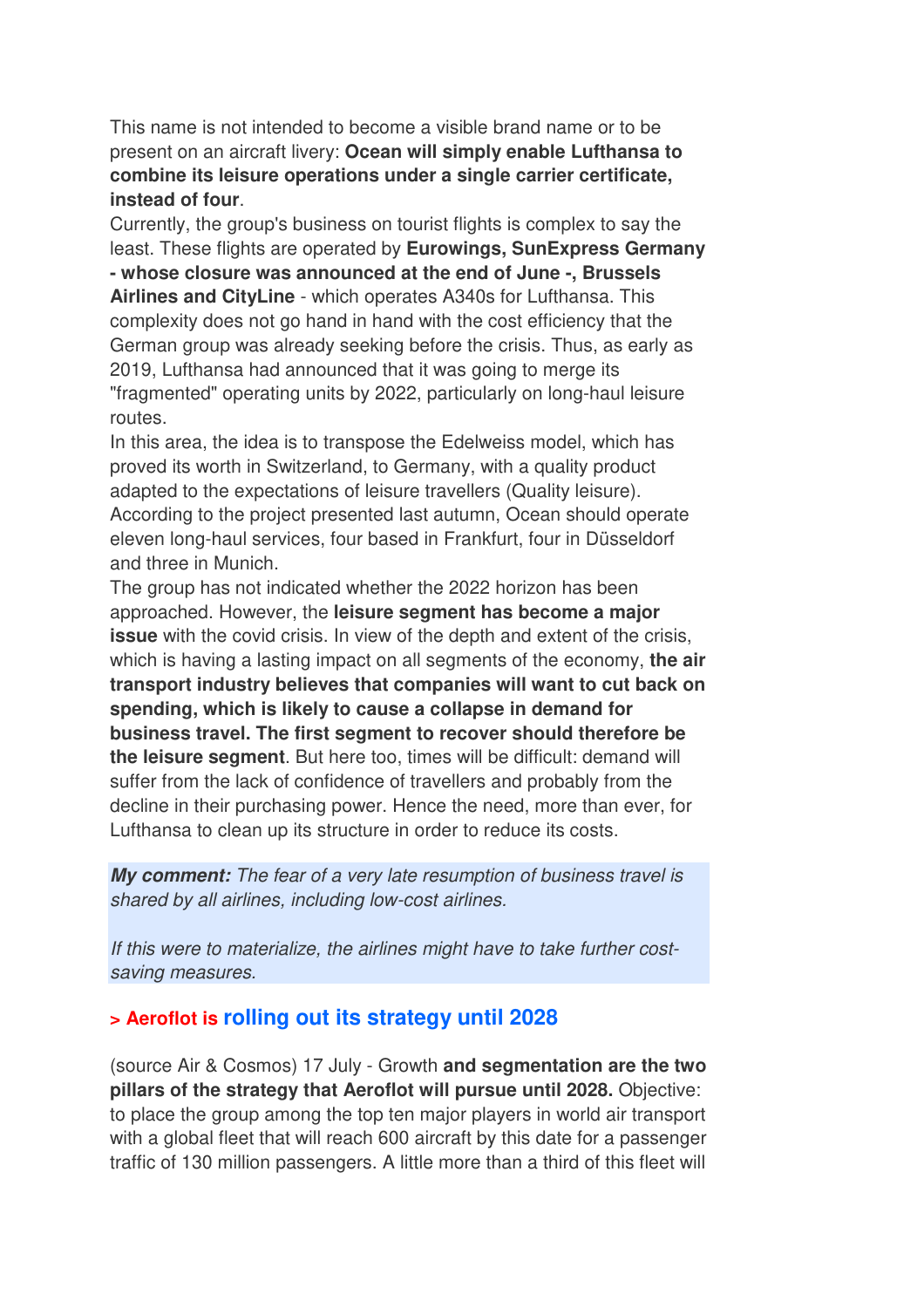be Russian-made", says Aeroflot's president, Vitaly Saveliev. This gives prospects for the medium-haul MC-21 designed and developed by Irkut, with first deliveries starting at the end of 2021 or early 2022. Currently, Aeroflot's medium-haul fleet is organised around the Boeing 737-800 (47 units on the register) and the Airbus A320/A321ceo (107), while the SSJ-100 (54) is coming to occupy the short-haul segment.

Beyond this growth plan, **Aeroflot's approach is clearly in line with the post-covid-19 perspective at a time when European and American carriers are unable to break out of a short-term discourse of withdrawal and downsizing**. Reducing its discourse to the withdrawal of aircraft from operations is not motivating and does not set the course for the post-crisis period.

Segmentation by type of target market is the tool that the Aeroflot group will develop in the coming years. Aeroflot **will concentrate on the longhaul network and the main European routes which carry a high volume of premium traffic.** The airline currently has 19 Boeing 777- 300Rs and is starting to take delivery of its Airbus A350-900s, of which 22 have been ordered. The gradual replacement of the 18 A330ceo aircraft is on the agenda and the 777-300ERs will also arrive. This makes Aeroflot a logical candidate for the Boeing 777X and the Airbus A350-1000. The replacement of the A320/A321ceo is also in the carrier's books, but the A320neo will have to make room for the MC-21. **The Podeba subsidiary will be the "Transavia" of the Russian group.** (...) Podeba will occupy the 'low-cost low fare' segment of the Russian domestic market with the objective of a traffic of 55 to 65 million passengers by 2028 and fares down by 30 % to promote access to air transport for Russian citizens. Here too, there is a market for replacement in the long term, but also for fleet growth, as Podeba can also occupy the low-cost segment on destinations between Russia and international destinations.

Finally, **the other subsidiary Rossiya will be dedicated to the Russian domestic market, including "public service" routes with capped but subsidized fares**. Its fleet will be made up of Russianmade aircraft.

**My comment:** *Aeroflot, a member of Skyteam, has a virtual monopoly on its domestic market, which is also subsidised.* 

*This allows it to devote itself to its international development.*

#### **> easyJet offers its flights for the summer of 2021 until the end of September 2021**

(source Tourmag) July 17 - **easyJet announces the sale of all its**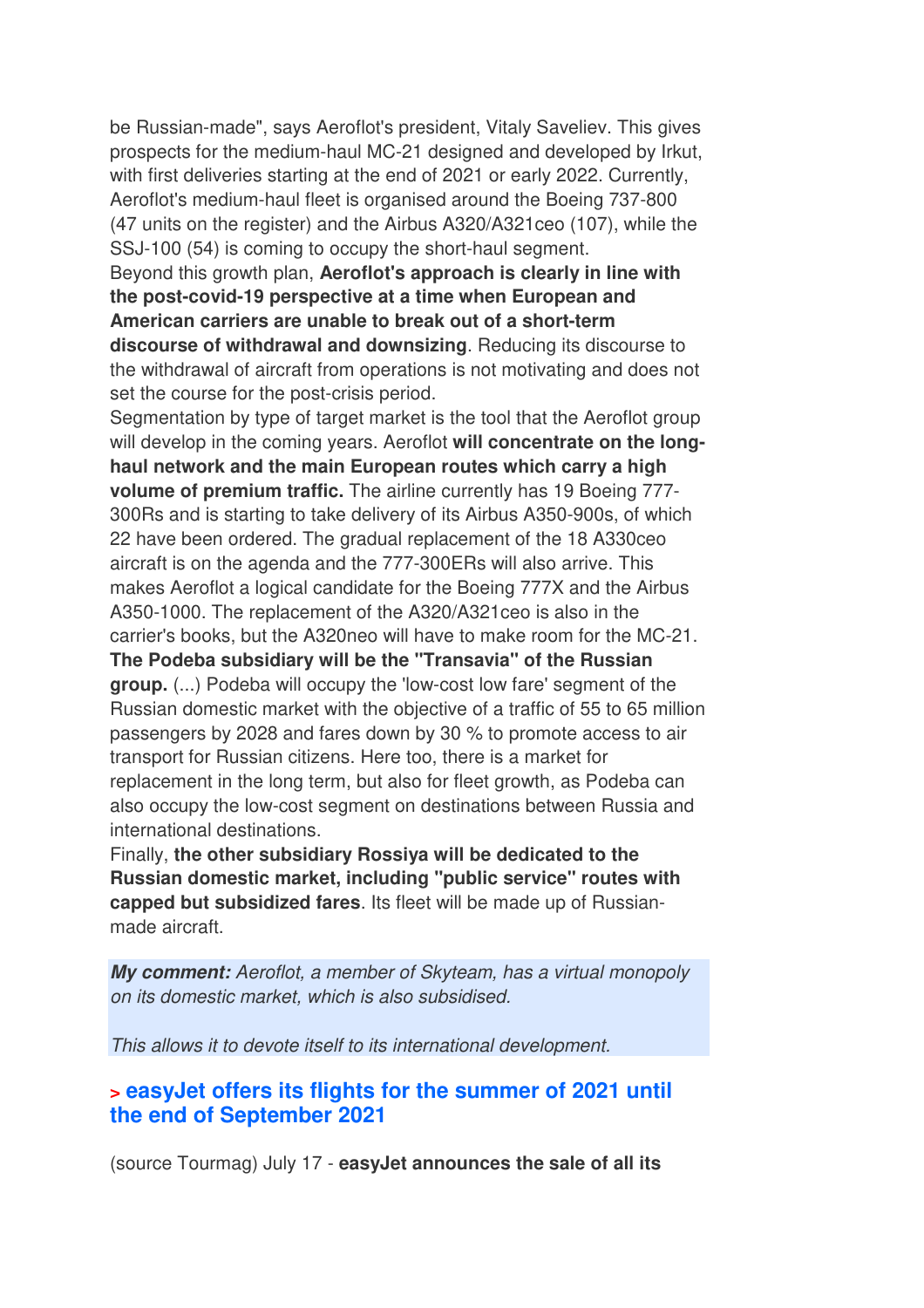#### **flights for the summer of 2021**.

Passengers can book flights until the end of September 2021, as the winter 2020 and spring 2021 flights have already been put up for sale earlier in the year, according to the company.

**My comment:** *This operation to sell airline tickets more than a year in advance will allow easyJet to replenish its cash flow.*

#### **> Gulf Air Blockade: Qatar Airways to seek compensation**

(source AFP) 15 July - Qatar Airways **announced** Wednesday **that it will seek compensation for losses incurred as a result of the "illegal air blockade" imposed on** the rich gas emirate **by its neighbours** for more than three years.

**Egypt, Bahrain, Bahrain, Saudi Arabia and the United Arab Emirates** severed their ties with Qatar on 5 June 2017, accused of supporting radical Islamist movements - which Doha denies - and of being too close to Iran, Ryad's regional rival.

The four countries banned Qatari aircraft from their airports and airspace, cut trade and maritime links and closed their borders. (...) On Tuesday, **the International Court of Justice** (ICJ), the United Nations' highest court, **ruled in Qatar's favour, finding that the International Civil Aviation Organization (ICAO) had legal jurisdiction to settle a dispute at the request of the emirate,** which accuses its opponents of violating an agreement regulating the free movement of commercial aircraft in foreign airspace. (...)

 "The arbitrary and abusive measures taken by these four nations against us have devastated our long-term investment and growth programmes in these countries," Qatar Airways added in its statement. With a fleet of 250 aircraft, Qatar Airways is the second largest airline in the Middle East behind Emirates, based in Dubai, United Arab Emirates.

**My comment:** *The blockade imposed on Qatar Airways for the past three years prohibits it from flying over neighbouring states.* 

*The Qatari company's planes have to make significant detours, causing an increase in fuel consumption and therefore additional costs.* 

#### **> "Limited" restart for Vinci Airports worldwide**

(source Aerobuzz) July 17 - **Travel restrictions** introduced in many countries (population confinement, border closures, quarantines) **led to a virtual halt in activity at airports in the Vinci Airports network in the 2nd quarter of 2020**. Traffic thus fell by almost 98% in April and May compared to the same period of the previous year. The recent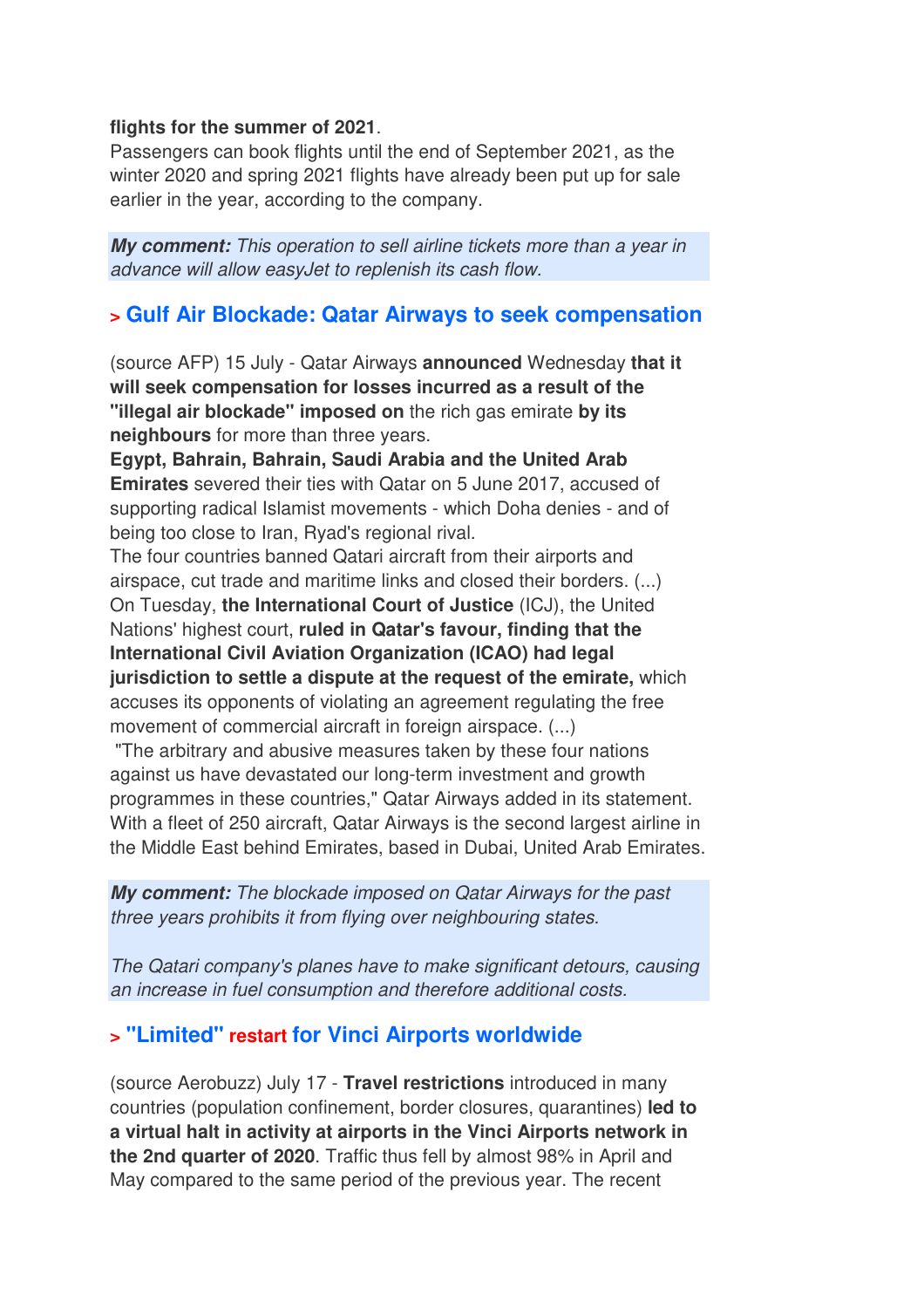easing and then gradual lifting of restrictions has enabled a resumption of passenger traffic, but it is still limited (94.1% drop in June 2020 compared to June 2019).

#### 17.07.2020Totaling

 2.4 million passengers in **the 45 airports of the Vinci Airports network, passenger traffic in the 2nd quarter of 2020 is 96.4% down on the 2nd quarter of 2019.** Despite the sharp contraction in commercial traffic, the hubs continued to receive flights throughout this period to fulfil their public service mission: repatriation of people stranded abroad, transfers of patients, carers and medical equipment, freight activities (...).

**In the United Kingdom, passenger traffic at London Gatwick and Belfast International airports was virtually nil in the 2nd quarter of 2020** (-99.6% and -99.2% respectively compared to the 2nd quarter of 2019). From 15 June, a few flights resumed in a limited way to ensure the connection between these two airports. The announcement by the British authorities on 3 July of the lifting of the fortnight's entry fee for passengers from some fifty countries should lead to a more marked recovery in passenger traffic (...).

**In France, traffic was virtually nil in April and May** (-99.9% compared to 2019). The lifting of restrictions on travel beyond 100 km from home enabled domestic flights to resume on 2 June in Toulon (Toulon/Paris Charles de Gaulle), 8 June in Lyon, Nantes (Lyon Saint-Exupéry/Nantes Atlantique) and Clermont-Ferrand (Clermont-Ferrand/Paris Charles de Gaulle), and 15 June in Rennes (Rennes/Lyon Saint-Exupéry). International flights resumed on 15 June in Lyon and Nantes thanks to the opening of borders with several countries in the Schengen area. However, June traffic still remained very low (-96.5%) (...). **In the United States, the upturn in domestic activity in June explains the relatively moderate decline in passenger traffic at Orlando-Sanford airport** (-78.8% in the 2nd quarter, of which 60 .2% in June) (...).

**My comment:** *The situation in Vinci shows the general decline in passenger traffic.* 

*The percentages of traffic decline mentioned by Vinci are higher than those published by the airlines.* 

*The explanation is simple: airports report on the passengers they carry, while airlines report on the flights they operate. But with fewer planes this summer than last, passenger traffic is down more than the number of flights.*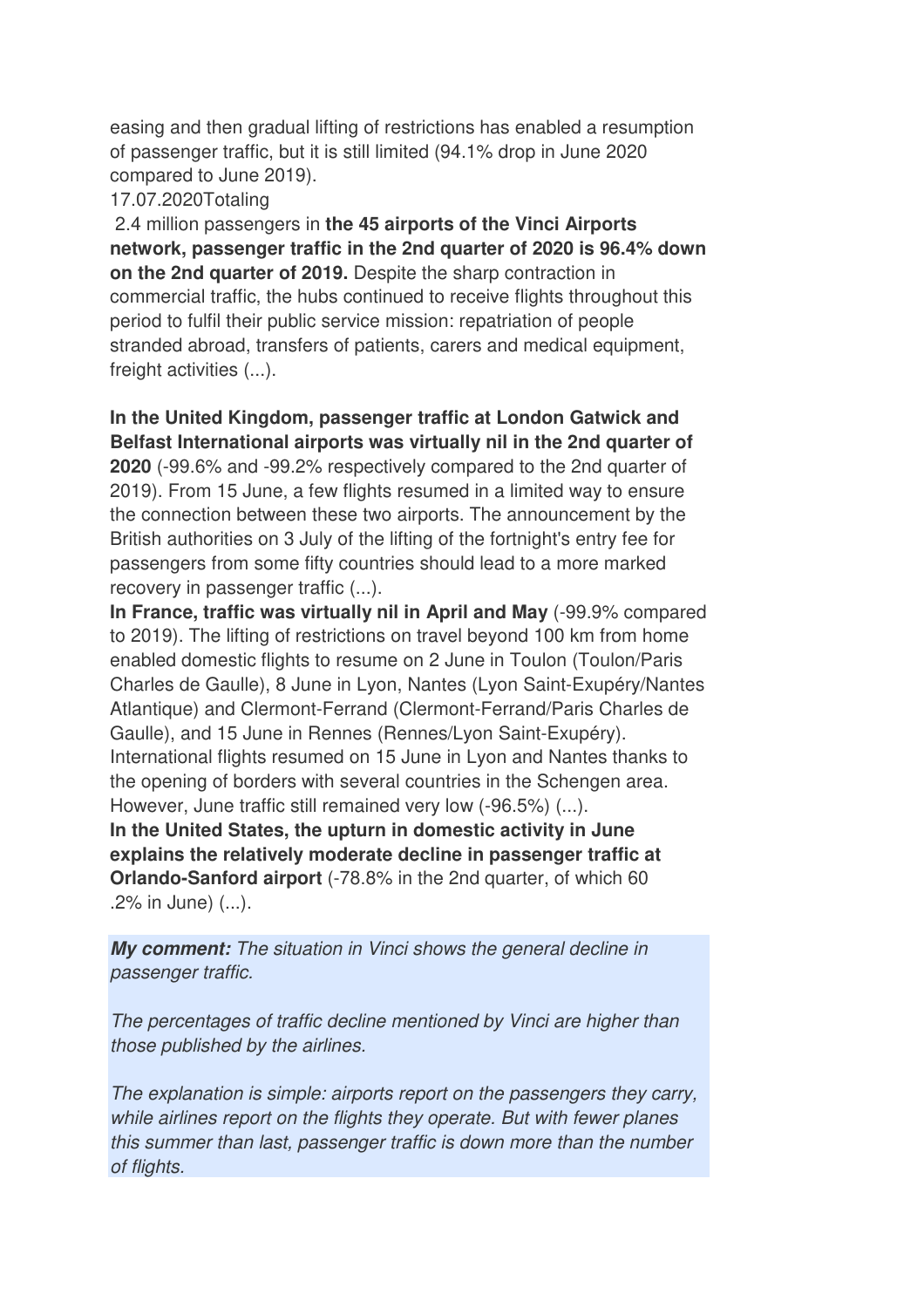*For the first 15 days of July, Air France has announced load factors of 50% on long-haul flights and 65% on medium-haul flights, a far cry from the 85 to 90% observed during the same period in previous years.*

## **End of press review**

#### **> My comment on the evolution of the Air France-KLM share price**

**The Air France-KLM share** closed **at 4.133 euros on** Monday 20 July. **It is up +0.80%** over one week.

Before the coronavirus epidemic, the Air France-KLM share was at 9.93 euros. Since the beginning of April, it has fluctuated between 4 and 5 euros.

**The average (the consensus) of analysts for the AF-KLM share is 4.43 euros**. Many analysts lowered their price forecasts at the beginning of the health crisis. You can find on my blog the details of the analysts' consensus.

**The barrel of Brent oil** (North Sea) **is stable at \$43.** At the beginning of the coronavirus outbreak, it was \$69.

#### **This indicative information in no way constitutes an invitation to sell or a solicitation to buy Air France-KLM shares.**

You can react to this press review or provide me with any information or thoughts that will help me better carry out my duties as a director of the Air France-KLM Group.

## **You can ask me, by return, any question relating to the Air France-KLM group or employee shareholding...**

I'll see you soon.

To find the latest press reviews of Monday, it's here

## **If you like this press review, pass it around.**

New readers will be able to receive it by giving me the email address of